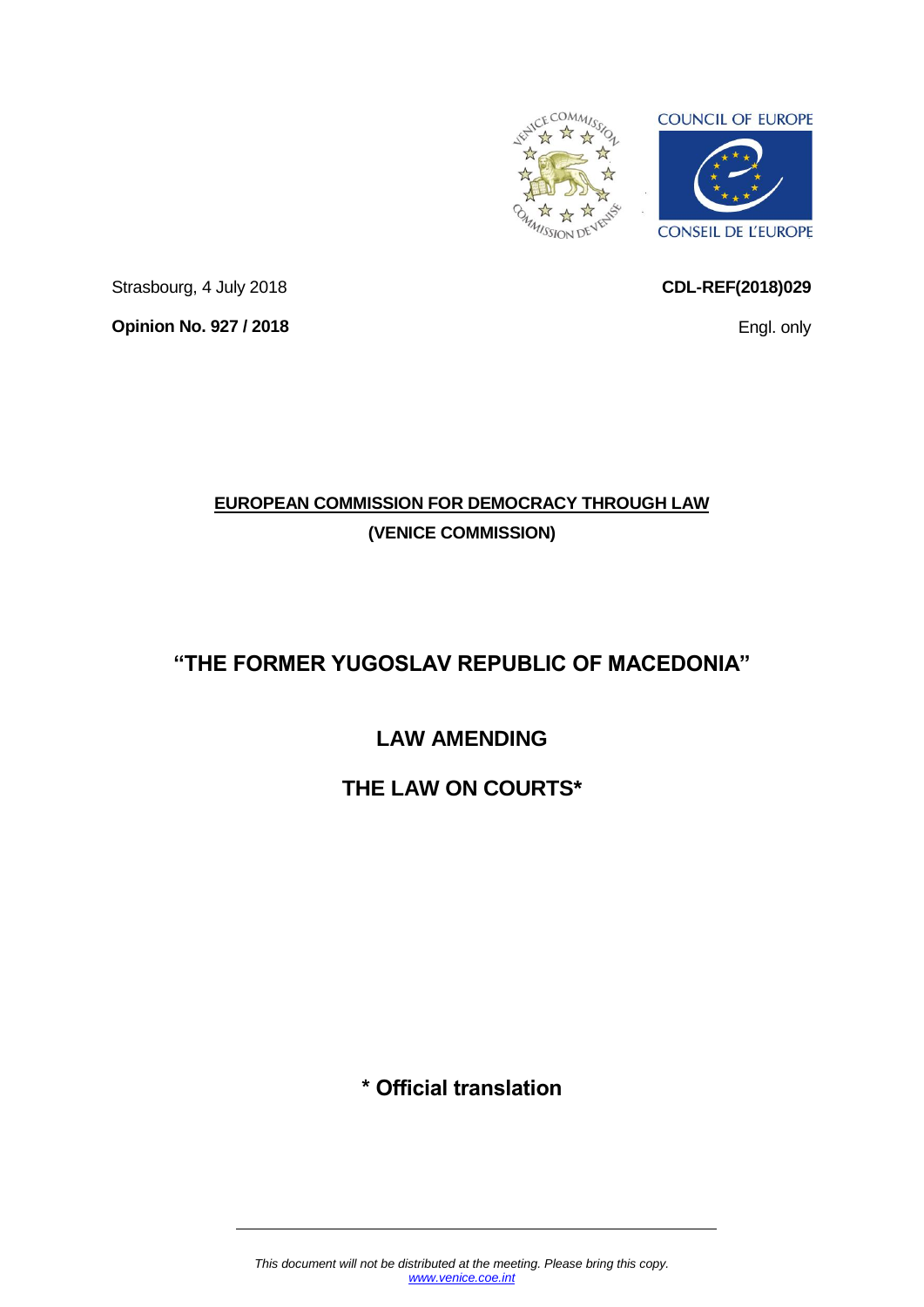"The Official Gazette of the Republic of Macedonia" № 83, dated 8 May 2018

**……………………………………………………………………………………………………………**

#### **20180831468**

## **THE ASSEMBLY OF THE REPUBLIC OF MACEDONIA**

Pursuant to Article 75 paragraph 1 and 2 of the Constitution of the Republic of Macedonia, the President of the Republic of Macedonia and the President of the Assembly of the Republic of Macedonia issue this

## **DECREE FOR PROMULGATION OF THE LAW AMENDING THE LAW ON COURTS**

The Law on Courts, adopted by the Assembly of the Republic of Macedonia, on its session held on 02 May 2018, is hereby promulgated.

> № 08-2976/1 02 May 2018 **Skopje**

President of the Republic of Macedonia PhD **Gjorge Ivanov** signature

President of the Assembly of the Republic of Macedonia MoA **Talat Xhaferi** signature

## **LAW AMENDING THE LAW ON COURTS**

Article 1

In the Law on Courts (The Official Gazette of the Republic of Macedonia № 58/2006, 35/2008 and 150/10) in Article 7 after the word "electronically" shall be added after the word "distributed", and the fullstop at the end of the sentence shall be deleted and replaced by a comma and the following words shall be added: " through the automated computer system for the management of court cases, in accordance with the law".

Article 2

The conjunction "and" following the word "civil", in Article 12 paragraph 2 shall be replaced by a comma.

Article 3

The word "legal" in Article 13 paragraph 4 shall be added after the word "greater".

## Article 4

The word "suspending" in Article 18 paragraph 3 shall be replaced by the word "interrupting". In paragraph 5, after the words: "Republic of Macedonia" the comma shall be replaced with a fullstop and the words at the end of the sentence shall be deleted.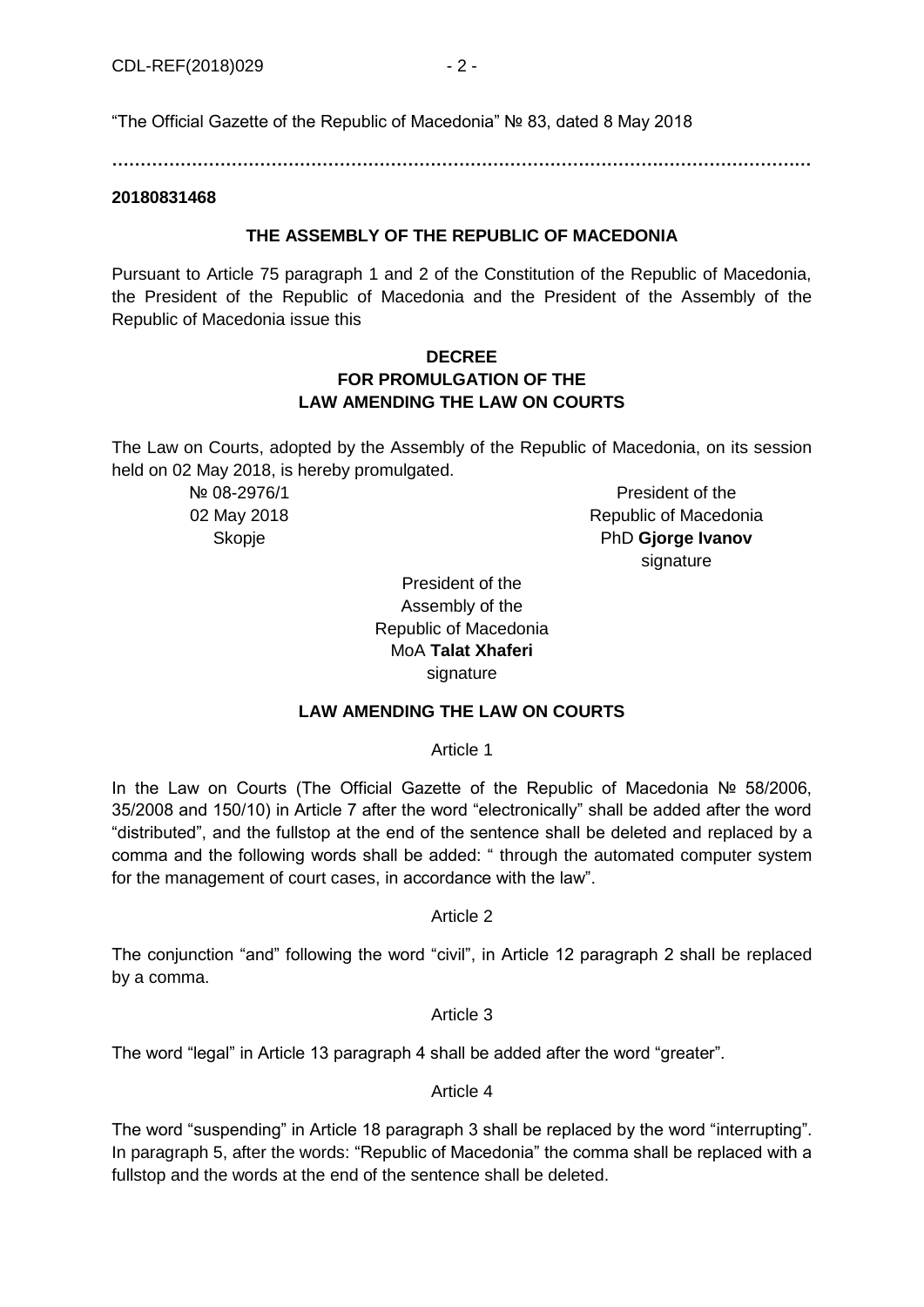After paragraph 5, a new paragraph 6 shall be added, and it shall read as follows:

"(6) When deciding, the court is obliged to apply the views expressed in final judgments of the European Court of Human Rights."

#### Article 5

The word "minors" in Article 31 paragraph 1 indent 1 shall be replaced by the word "children".

#### Article 6

In Article 37 paragraph 1, indent 1 shall be amended and it shall read as follows:

"define general views and legal opinions on issues of significance for provision of the unity by the application of the laws by the courts within three months, but not longer than six months at its own initiative or at the initiative of a president of a court or by an initiative of the sessions of judges or the session of the court divisions of the courts or by an initiative of lawyers and shall publish them on the web site of the Supreme Court of the Republic of Macedonia."

Indent 10 shall be amended and shall read as follows:

"Conducts election of members of the Council deciding upon appeals against a decision of the Judicial Council of the Republic of Macedonia, in accordance with the law."

The words "and exercise care for their" in indent 13 shall be replaced with the words "is responsible for monitoring their implementation".

Paragraph 3 is amended, and shall read as follows:

"The Supreme Court of the Republic of Macedonia shall mandatorily publish the determined general views and legal opinions on issues of significance for provision of single application of the laws by courts on the web site of the Supreme court."

After paragraph 3 a new paragraph 4 shall be added and it shall read as follows:

"The Supreme Court of the Republic of Macedonia shall submit an annual report on its work to the Judicial Council of the Republic of Macedonia not later than February of the current year for the previous year."

## Article 7

Article 42 is amended and shall read as follows:

"(1) Lay judges shall be elected and dismissed by the Judicial Council of the Republic of Macedonia under the conditions and in the procedure set by the law.

(2) Every adult citizen of the Republic of Macedonia who has completed at least secondary education, who is fluent in Macedonian language, has a reputation for exercising this function and in not older than 40 years, may be elected as a Lay judge.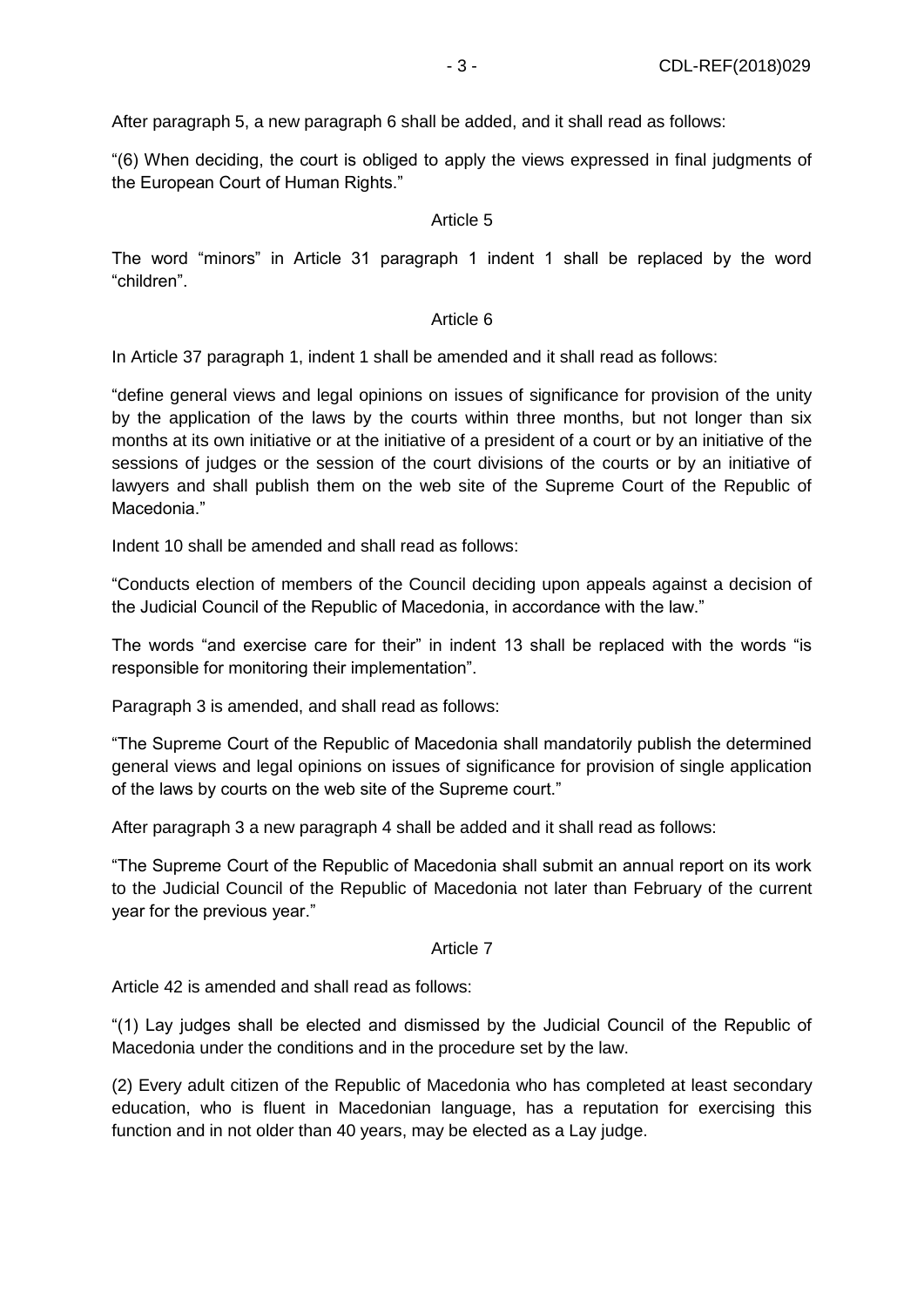(4) Upon completion of the election, the Lay judges should mandatorily attend specialized training, organized by the Academy for Judges and Public Prosecutors, after which the Academy shall issue a certificate for completed training to them.

(5) The content, duration and the delivery of the training referred to in paragraph (4) of this Article shall be defined by specialized programme for training of lay judges by the Academy for Judges and Public Prosecutors."

## Article 8

The words: "with at least eight GPA" and the words: "with a minimum eight GPA in both cycle of university studies" shall be deleted.

Indent 6 is amended, and shall read as follows:

To be fluent in one of the three languages of the European Union that are used most often (English, French or German)."

After paragraph 1 new paragraph 2 is added, and shall read as follows:

"(2) The condition set in paragraph 1 indent 7 of this Article is required for enrollment of a candidate – judge for initial training at the Academy for Judges and Public Prosecutors, and the same is taken within the Enrollment examination at the Academy for Judges and Public Prosecutors."

The paragraph 2 becomes paragraph 3.

## Article 9

In Article 46 in paragraphs 1 and 2, the words "in the last year" shall be replaced by the words: "in two regular consecutive assessments."

## Article 10

In Article 47 paragraph 2, the words: "the last two years" shall be replaced by the words: "two regular consecutive assessment."

In paragraph 4, the fullstop at the end of the sentence shall be replaced by a comma, and the following words shall be added: "which shall mandatorily comprise of measurable parameters as well as time frames for realization of the program objectives per calendar years."

## Article 11

Article 48 shall be deleted.

## Article 12

In Article 52 paragraph 5 is amended and shall read as follows: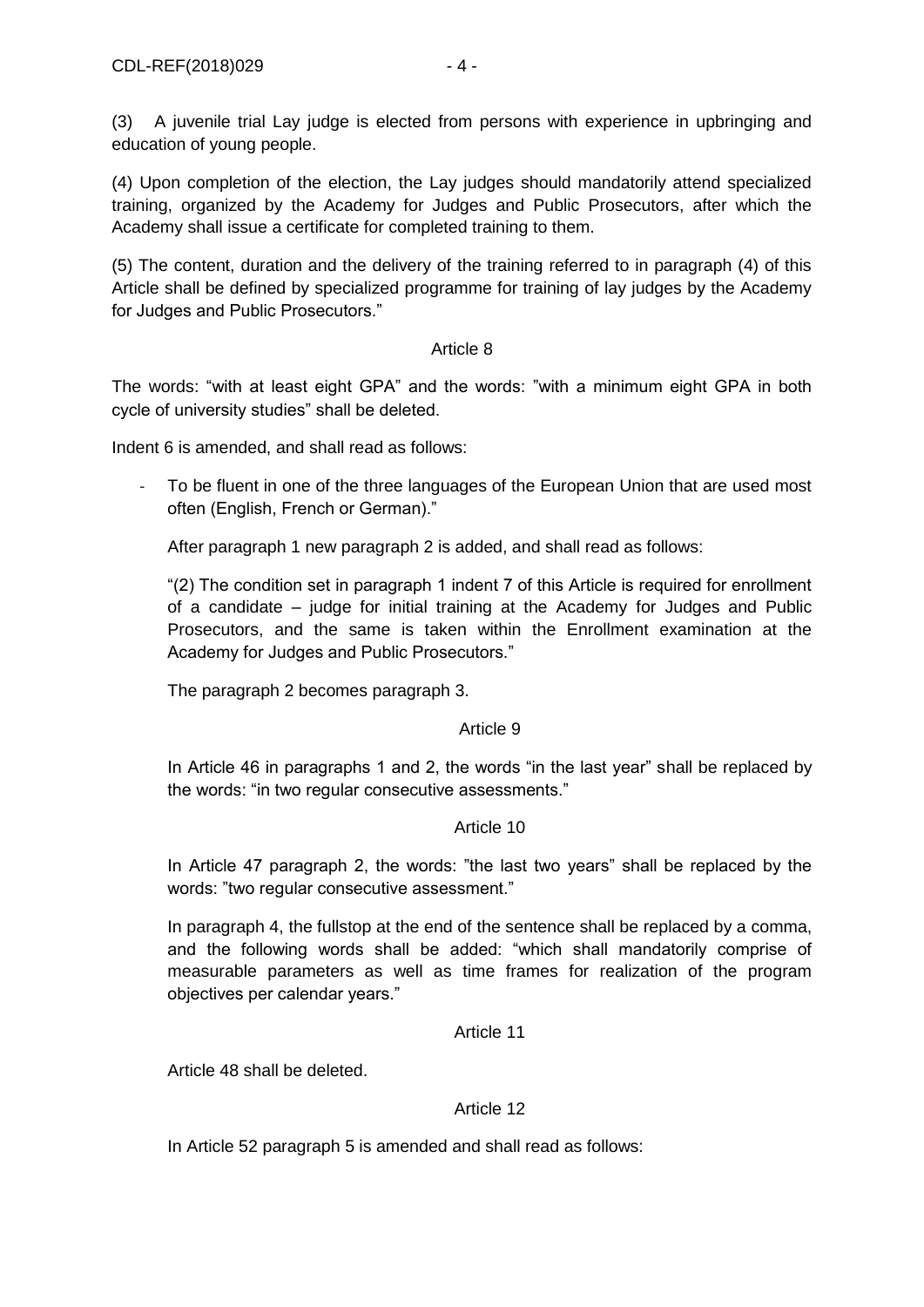"The Judge cannot use his office or the reputation of the court to accomplish his personal interests."

#### Article 13

In Article 67 paragraph 2 the words: "disciplinary procedure or dismissal procedure" shall be replaced by the words: "procedure for determining liability".

#### Article 14

A new paragraph 1 is added in Article 68, and shall read as follows:

"Anyone shall have the right to lodge a written complaint to the President of the court due to improper or inappropriate behavior of a Judge in official relations with the parties that are contrary to the Code of Ethics and to receive a reply."

Paragraphs 1 and 2 shall become paragraphs 2 and 3.

## Article 15

In Article 71 paragraph 1, the words "for training" following the word "The Academy" shall be deleted.

#### Article 16

In Article 74 paragraph 3, the words"Entry into force of the decision on" shall be added after the words: " As of the date of".

#### Article 17

In Article 75 paragraph 1 indent 1 is amended, and shall read as follows:

" - if, during two regular consecutive assessments fails to meet the criteria for successful working due to the judges fault with no justified reasons, therefore receiving two negative assessment, and pursuant to the procedure set by the Law on the Judicial Council of the Republic of Macedonia".

Indent 11 is amended and shall read as follows:

" – If a decision is adopted by the European Court of Human Rights that confirms violation of Articles 5 and 6 of the European Convention on Human Rights."

#### Article 18

Article 76 is amended and shall read as follows:

"(1) A serious disciplinary violation for which a procedure for disciplinary liability of a judge shall be initiated as grounds for dismissal shall be considered the following:

1) Membership in a political party (Article 52 paragraph 5)";

2) Hinder supervision by a higher court over the work of the judge;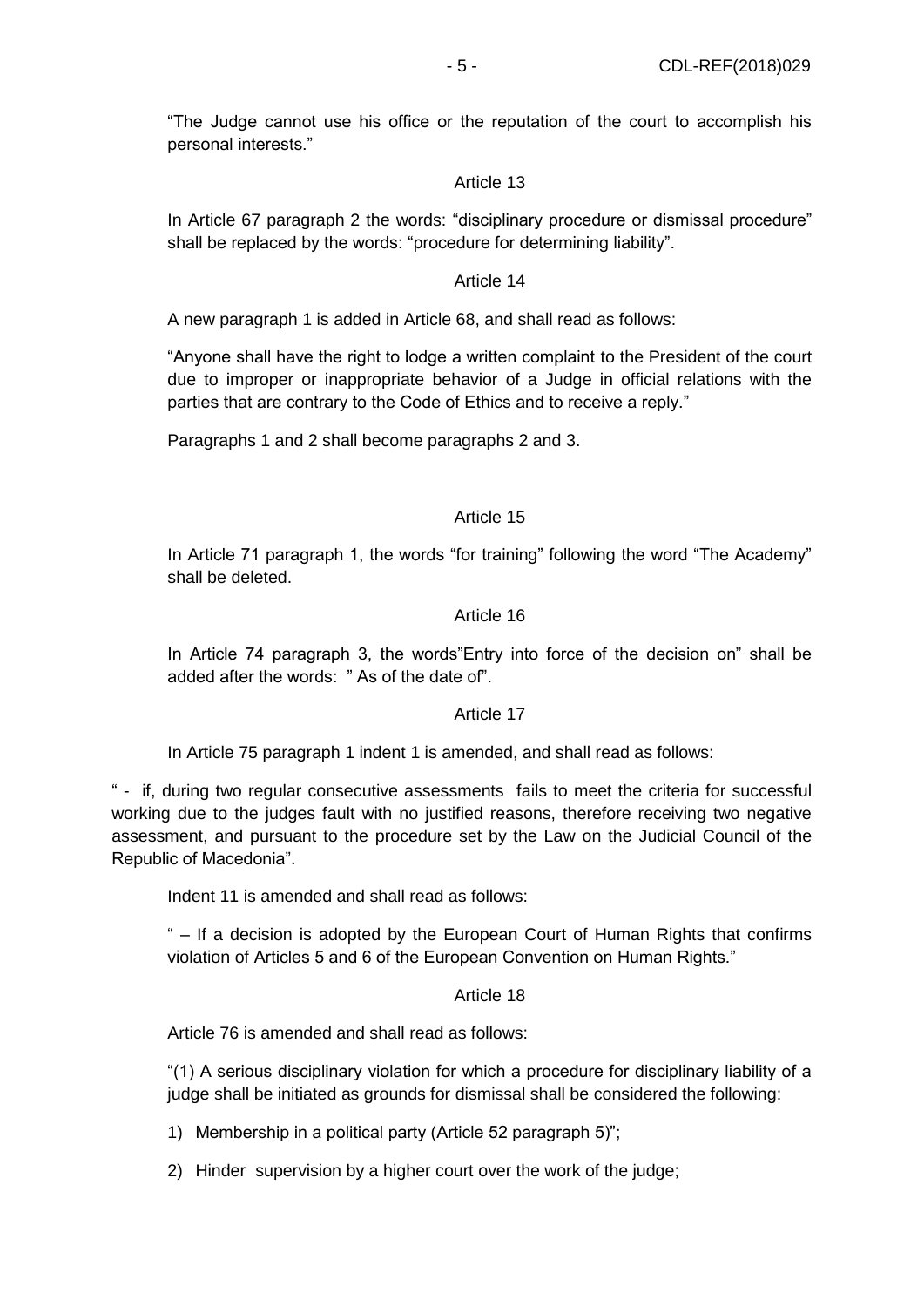- 3) Taking advantage of his office and the reputation of the court to accomplish own personal interests;
- 4) More severe disturbance of the public order and peace causing harm to the reputation of the court and his own reputation, established by a final court decision;
- 5) Achieving non-satisfactory assessment within two consecutive regular assessments, carried by the Judicial Council of the Republic of Macedonia which shall be deemed as non-professional and negligent exercise of the judicial office;
- 6) Holding another public office, carrying out work or activity that is incompatible with the exercise of the judicial office;
- 7) Accepting gifts and other benefits related to the judicial office;
- 8) When deciding, fails to apply the views expressed in final judgments of the European Court of Civil Rights;
- 9) Discloses (reveals) confidential information that he became aware of acting upon cases or exercising his judicial office;

(2) For the disciplinary violation of paragraph 1 items 1), 3), 4), 6), 7), 8), and 9) of this Article, The President of the court is obliged to notify the Judicial Council of the Republic of Macedonia in writing, within eight days upon realization of the fact the violation has been committed, not longer than three months upon the day of the violation committed.

(3) For the disciplinary violation of paragraph 1 item 4 of this Article, the President of the court, where the final court decision has been adopted is obliged to notify the Judicial Council of the Republic of Macedonia as well as the President of the court where the judge is exercising his judicial office, immediately upon entrance into force of the said decision.

## Article 19

Article 77 is amended and shall read as follows:

"(1) The following shall be deemed as disciplinary violation for which a disciplinary procedure is initatiated to determine the disciplinary liability of a judge:

- 1) Violation of the rules of Judicial Code of Ethics causing disturbance of the reputation of the judicial office;
- 2) Causing severe disturbance of the courts' relations that significantly influences the exercise of judicial office;
- 3) Failing to fulfill mentoring obligations and professional qualification of associates;
- 4) Serious violation of the rights for absence from work;
- 5) Failure to fulfill the duty for continuous training;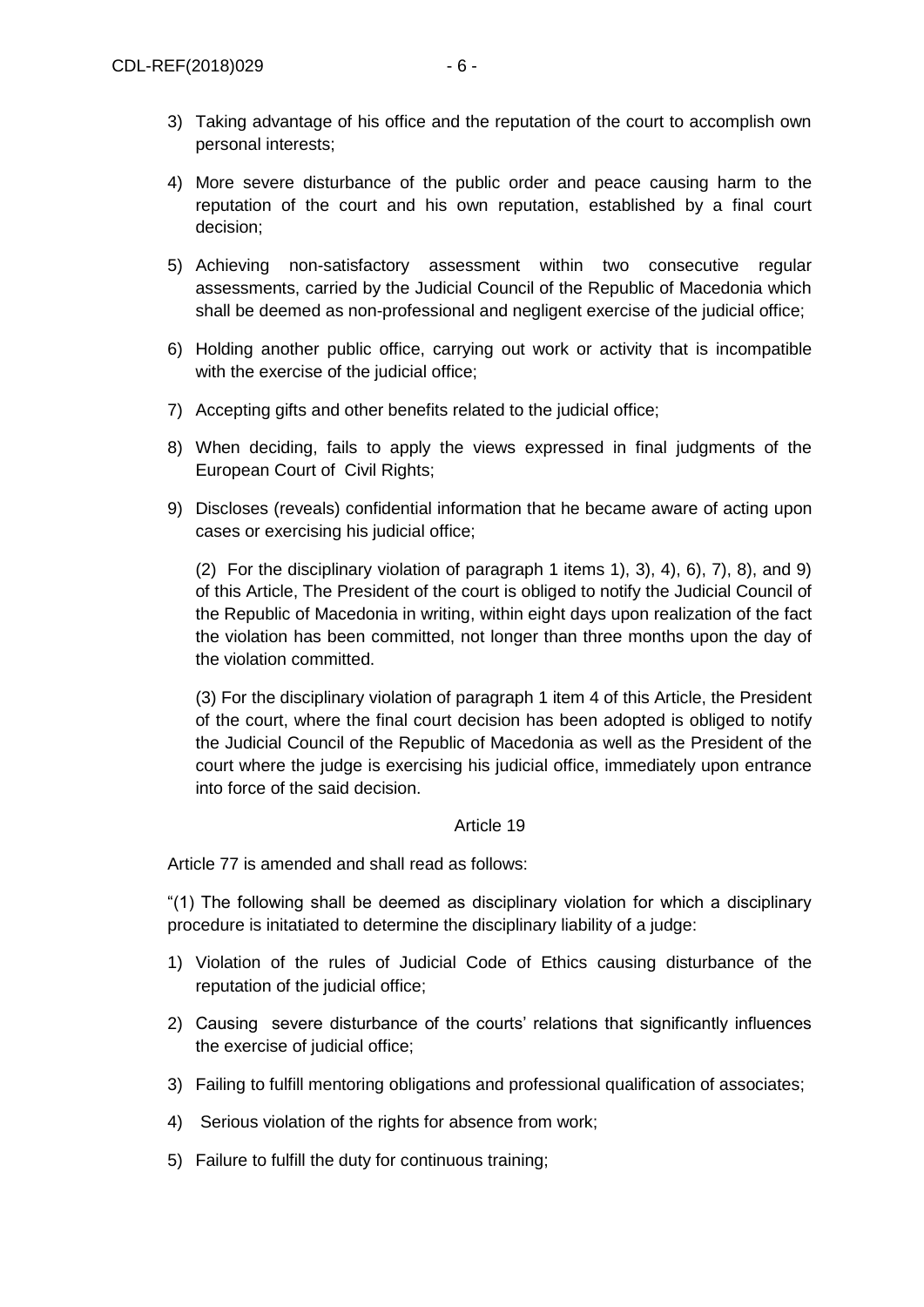- 6) Not wearing a judge's robe;
- 7) Failure to schedule the court sessions for no justified reasons on cases distributed to him that in work or in other manner shall stall the procedure or shall not consider the case for work due to which the criminal prosecution of the case shall become absolutely obsolete, or the execution of the criminal sanction for the offence shall become obsolete;

(2) For the disciplinary violation of paragraph 1 of this Article, the President of the court is obliged to notify the Judicial Council of the Republic of Macedonia in writing, within eight days upon realization that the violation has been conducted, not later than three months of the conducted violation."

## Article 20

In Article 78 paragraph 1, the conjunction "and" shall be replaced by a comma, and new indent 3 shall be added, that reads as follows:

"- referring to additional hours of professional training at the Academy for Judges and Public Prosecutors of the Republic of Macedonia, at least three hours within a period of three months and".

New paragraph 2 is added after paragraph 1, that reads as follows:

"(2) If, by a decision that has entered into force, a judge is imposed a disciplinary measure – referral to professional training or decrease of the salary from 15% to 30% of the monthly salary, a judge may not be elected into a higher court, elected as a member of the judicial Council or a director of the Academy of Judges and Public Prosecutors, during the duration of the imposed measure."

#### Article 21

In Article 79, paragraph 1 indent 6 is amended and shall read as follows:

"-failure to apply the provisions regarding the case management and distribution."

After indent 6, new indent 7 is added, that shall read as follows:

"- violation of the provisions regarding the amendment of the Annual schedule for Judges."

In indent 9, that becomes indent 10, at the end of the sentence, the words: " paragraph (2) and" shall be deleted.

After indent 10, two new indents 11 and 12 shall be added, that read as follows:

"-2) Hinder supervision in the court pursuant to the law and

- Fails to lodge a proposal for commencement of a procedure determining liability of a judge pursuant to the law, while he knew or he was obliged to know about the existence of the legal reasons."
- In item 3 the word "indent" is erased.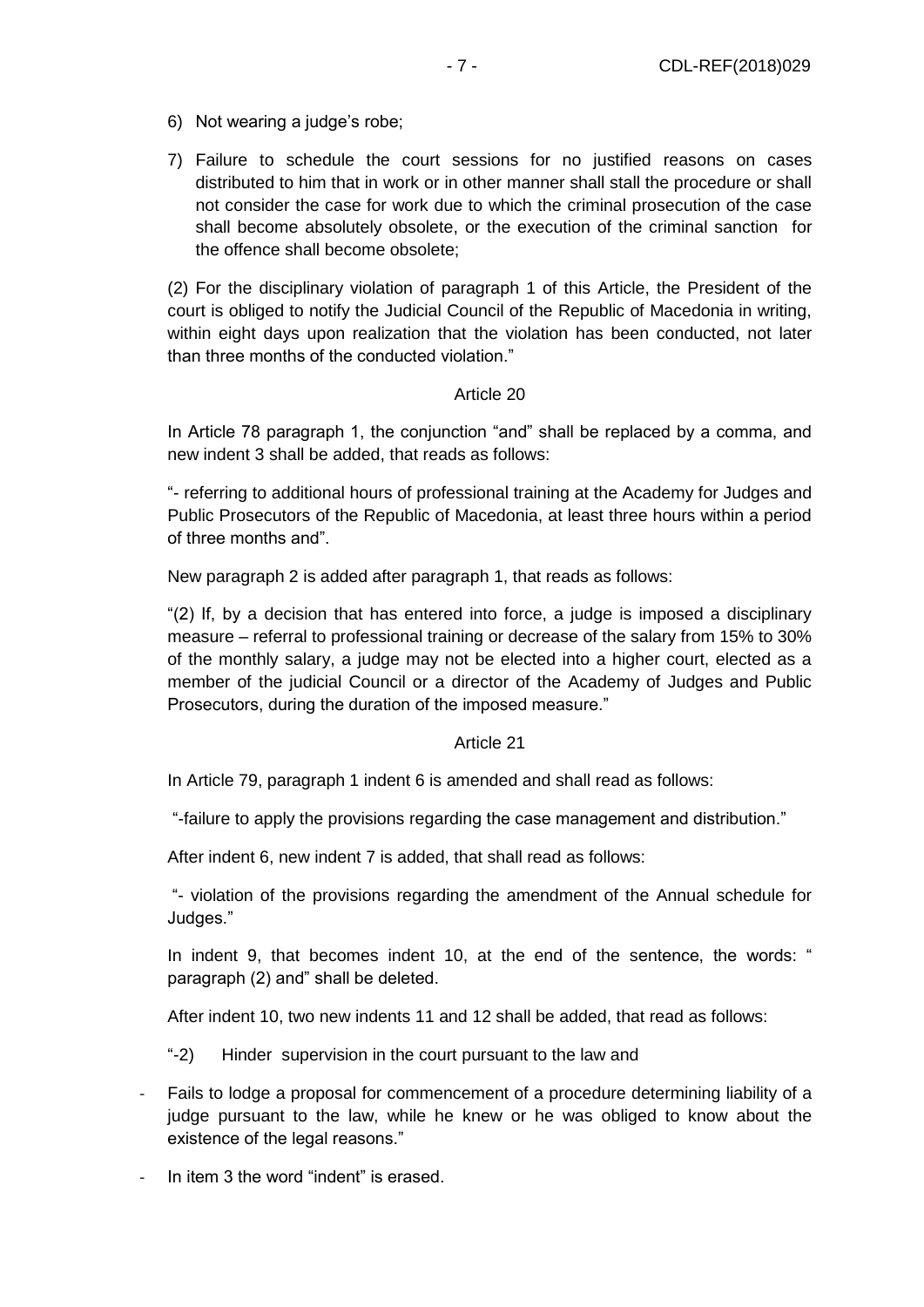#### Article 22

In Article 84 paragraph 1 the word "positive" is added after the words: "upon previous".

Paragraph 3 is amended, and reads as follows:

"Supervision over the application of provisions of the Court Rulebook shall be carried by the Ministry of Justice, while taking into consideration not to violate the autonomy and the independence of the judicial office, pursuant to the Plan on supervision, adopted by the Minister of Justice latest to December of the current year, for the next year."

After paragraph 3 of this Article, three new paragraph are added  $-4,5$ , and 6, that read as follows:

"(4) The supervision, mentioned in paragraph (3) of this Article shall be conducted by a Committee established by two representatives of the Ministry of Justice, Bachelors of Law with at least 10 years of experience in the service in legal affairs upon successful completion of the bar exam and two IT specialists that have been trained on the functionality and the manner of work of the automated computer system for the management of court cases.

(5) The Committee mentioned in paragraph (4) of this Article shall prepare report on the found state regarding the conducted supervision, containing suggested measures for removal of the found irregularities. A copy of the repost shall be lodged to the court, the immediate court of higher instance, the Supreme Court of the Republic of Macedonia and the judicial Council of the Republic of Macedonia.

(6) The Minister of Justice may decide, upon his assessment, that it is required to include external experts to perform check-up of the functionality of the automated computer system for the management of court cases."

## Article 23

In Article 86 paragraph 1, the words: "Keeps Court Election Directory" are deleted.

In paragraph 3, the fullstop at the end of the sentence shall be deleted and the following words shall be added, that read as follows: "and they shall be treated by virtue of the regulation regarding protection of personal information."

Paragraph 4 is amended and shall read as follows:

"The Ministry of Justice is user of the statistical information into the data base of the information systems in the courts."

## Article 24

In Article 99 paragraph 1 the words: "Information database for the Court Information System" shall be replaced by the words: "information technology competent for technical management with the automated computer system for the management of court cases and the database that originate from the courts work."

After paragraph 4, new paragraph 5 shall be added, and shall read as follows: